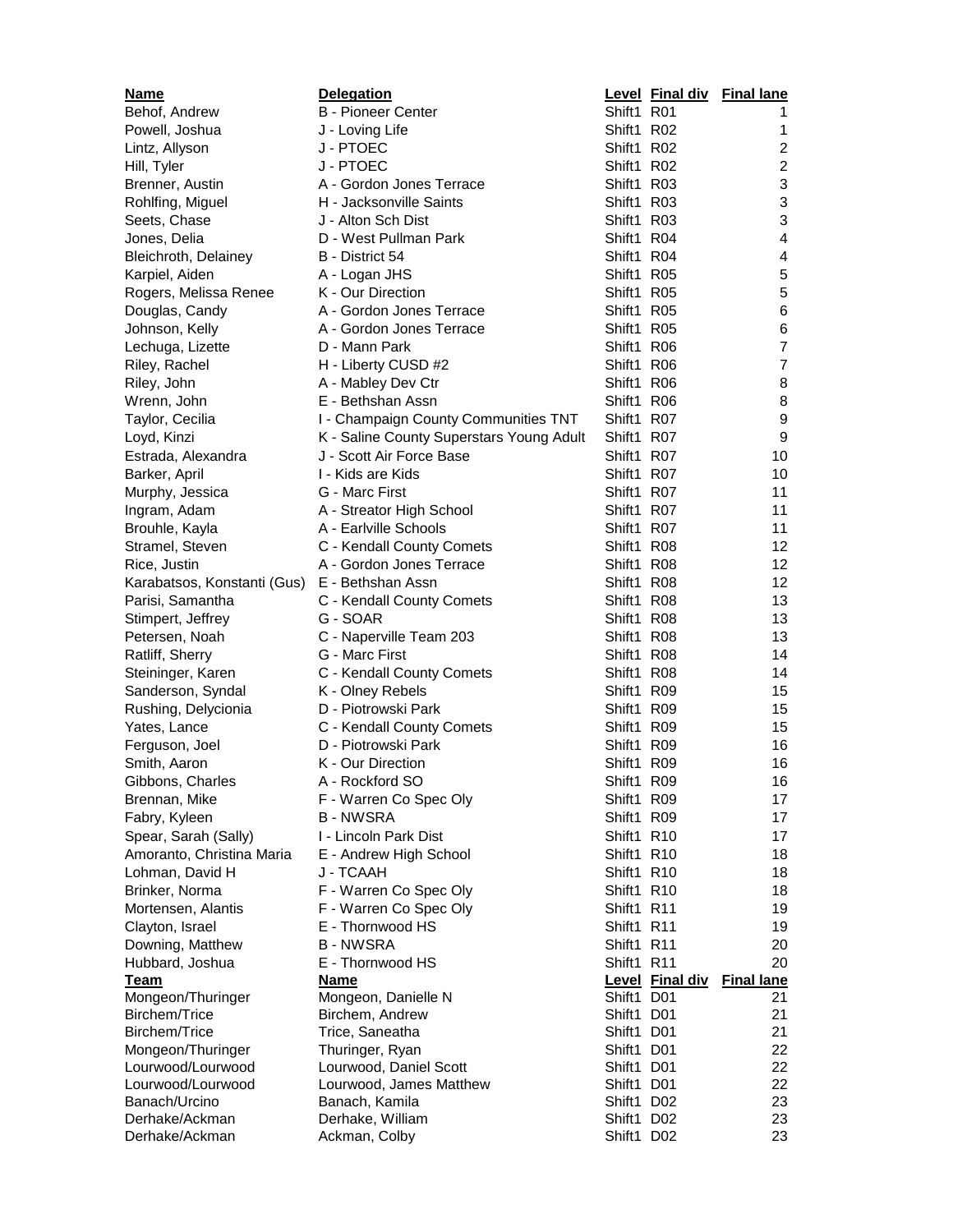| Banach/Urcino        | Urcino, Aleyda            | Shift1 D02 | 24 |
|----------------------|---------------------------|------------|----|
| Bostic/Slater        | Bostic, Michael (Mike)    | Shift1 D02 | 24 |
| <b>Bostic/Slater</b> | Slater, Brendan           | Shift1 D02 | 24 |
| Crawford/Hallstrom   | Crawford, Kendall         | Shift1 D03 | 25 |
| Crawford/Hallstrom   | Hallstrom, James          | Shift1 D03 | 25 |
| Lynch/Parini         | Lynch, Trevor             | Shift1 D03 | 26 |
| Lynch/Parini         | Parini, Kaydee            | Shift1 D03 | 26 |
| Johnson/Kudlinski    | Johnson, Erik             | Shift1 D04 | 27 |
| Johnson/Kudlinski    | Kudlinski, Victoria       | Shift1 D04 | 27 |
| Jackson/James        | Jackson, Eddie            | Shift1 D04 | 27 |
| Jackson/James        | James, Robert L           | Shift1 D04 | 27 |
| Pearce/Reynolds      | Pearce, Emily             | Shift1 D04 | 28 |
| Pearce/Reynolds      | Reynolds, Kacie           | Shift1 D04 | 28 |
| Boudreau/Hackett     | Boudreau, Kristina L      | Shift1 D04 | 28 |
| Boudreau/Hackett     | Hackett, Melissa          | Shift1 D04 | 28 |
| Curiel/ Fornoff      | Fornoff, Bradley          | Shift1 D05 | 29 |
| Rosenthal/Vervynck   | Rosenthal, Gregory A      | Shift1 D05 | 29 |
| Rosenthal/Vervynck   | Vervynck, Janet           | Shift1 D05 | 29 |
| Curiel/ Fornoff      | Curiel, Natalie           | Shift1 D05 | 30 |
| Charley/ Gillan      | Charley, Michael          | Shift1 D05 | 30 |
| Charley/ Gillan      | Gillan, Brian             | Shift1 D05 | 30 |
| Enboden/ Rutherford  | Rutherford, Sara          | Shift1 D05 | 31 |
| Gaeta/Taylor         | Gaeta, Jose               | Shift1 D05 | 31 |
| Gaeta/Taylor         | Taylor, Lewis             | Shift1 D05 | 31 |
| Harms/ McWhorter     | Harms, Anthony (Tony)     | Shift1 D05 | 32 |
| Harms/ McWhorter     | McWhorter, Jeffrey Shane  | Shift1 D05 | 32 |
| Enboden/ Rutherford  | Enboden, Christopher      | Shift1 D05 | 32 |
| Baumann/Lanier       | Baumann, Eric Raymond     | Shift1 D06 | 33 |
| Baumann/Lanier       | Lanier, Maleia            | Shift1 D06 | 33 |
| Cosich/Generoso      | Cosich, Nina              | Shift1 D06 | 33 |
| Dozier/Ennis         | Dozier, Jacob             | Shift1 D06 | 34 |
| Dozier/Ennis         | Ennis, Jereth             | Shift1 D06 | 34 |
| Cosich/Generoso      | Generoso, Bradley         | Shift1 D06 | 34 |
| Parks/Shumaker       | Shumaker, Amanda          | Shift1 D06 | 35 |
| Lesones/Sage         | Lesones, Christian        | Shift1 D06 | 35 |
| Lesones/Sage         | Sage, Robert              | Shift1 D06 | 35 |
| Aldag/ Pickell       | Aldag, Jeremy             | Shift1 D06 | 36 |
| Aldag/ Pickell       | Pickell, Kaitlyn          | Shift1 D06 | 36 |
| Parks/Shumaker       | Parks, Tamara Nicole      | Shift1 D06 | 36 |
| Springer/Platt       | Springer, Theodore (Ted)  | Shift1 D07 | 37 |
| Springer/Platt       | Platt, Allen              | Shift1 D07 | 37 |
| Roldan/Vega          | Roldan, Rafael            | Shift1 D07 | 38 |
| Roldan/Vega          | Vega, Francisco Joseph    | Shift1 D07 | 38 |
| Stansbury/Stevens    | Stansbury, Thomas (Tom) W | Shift1 D07 | 39 |
| Stansbury/Stevens    | Stevens, Richard L        | Shift1 D07 | 39 |
| Balich/Sullivan      | Balich, Matthew           | Shift1 D07 | 40 |
| Balich/Sullivan      | Sullivan, Scott           | Shift1 D07 | 40 |
| Medina/Wesley        | Medina, William G         | Shift1 D08 | 41 |
| Christ/ Ehrenhardt   | Christ, Thomas            | Shift1 D08 | 41 |
| Medina/Wesley        | Wesley, Michael           | Shift1 D08 | 42 |
| Christ/ Ehrenhardt   | Ehrenhardt, Kellen        | Shift1 D08 | 42 |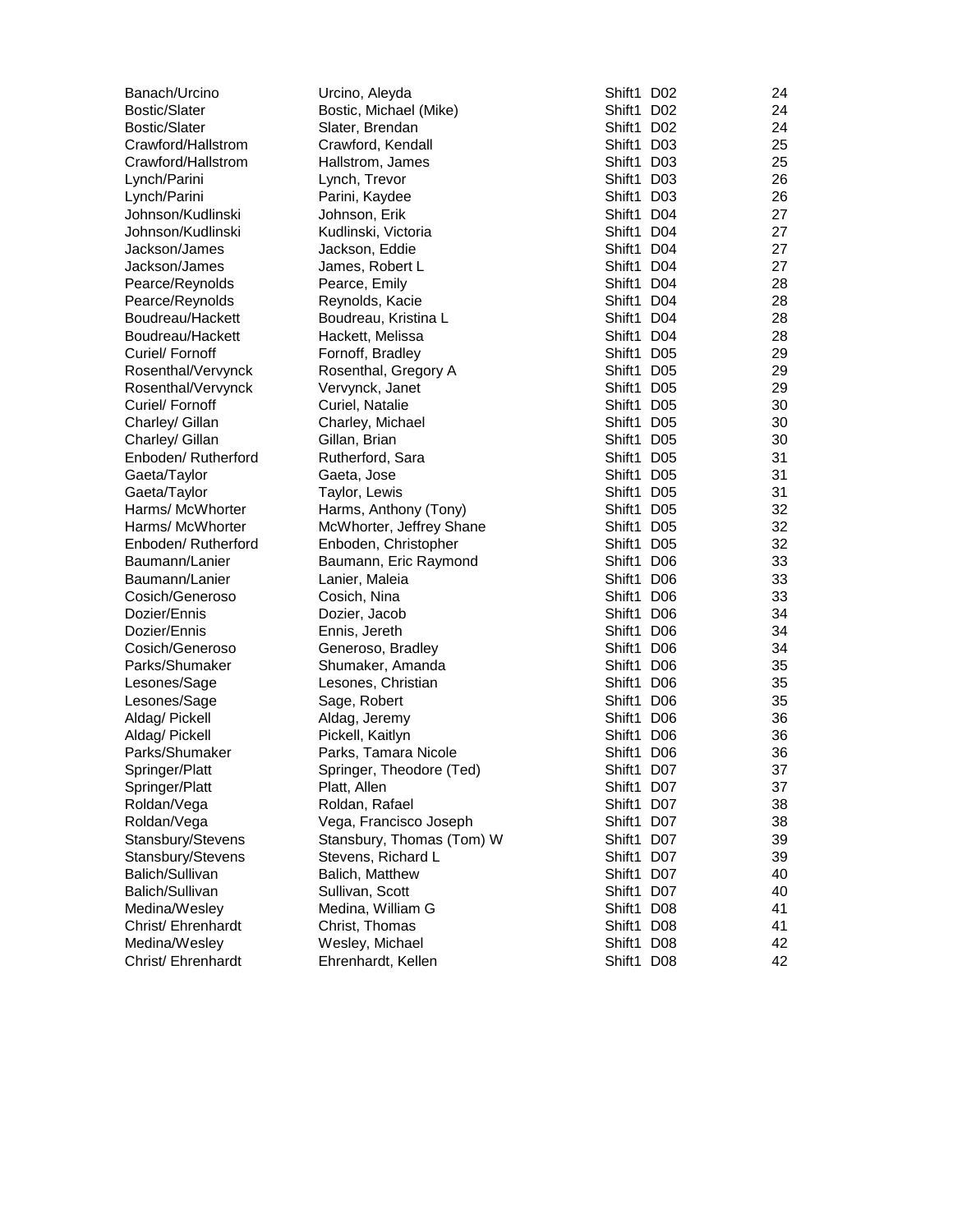| <b>Name</b>               | <b>Delegation</b>                    | Level              | <b>Final div</b> | <b>Final lane</b> |
|---------------------------|--------------------------------------|--------------------|------------------|-------------------|
| Conklin, Kylie M          | J - PTOEC                            | Shift <sub>2</sub> | F01              | 1                 |
| Malter, Alyssa            | J - Triad School District            | Shift <sub>2</sub> | F02              | 1                 |
| Raquet, Carly             | J - Scott Air Force Base             | Shift <sub>2</sub> | F03              | $\mathbf{2}$      |
| Borys, Brooklyn           | A - Logan JHS                        | Shift <sub>2</sub> | F03              | $\overline{c}$    |
| Toppert, Embrey           | A - Bi-County Bulldogs               | Shift <sub>2</sub> | F03              | $\overline{c}$    |
| Obert, Alaina             | H - Liberty CUSD #2                  | Shift <sub>2</sub> | F04              | 3                 |
| Cruz, Susana              | D - Kosciuszko Park                  | Shift <sub>2</sub> | F04              | 3                 |
| Doty, Aubree              | G - IVC Grey Ghosts                  | Shift <sub>2</sub> | F <sub>05</sub>  | 4                 |
| Danielson, Payton         | I - CMS/CHS Trojans                  | Shift <sub>2</sub> | F <sub>05</sub>  | 4                 |
| Pfeifer, Averi            | I - Dream Catchers of Macon County   | Shift <sub>2</sub> | F06              | 4                 |
| Gilmore, Olivia           | D - Douglas Park                     | Shift <sub>2</sub> | F07              | 5                 |
| Hastings, Denise          | J - PTOEC                            | Shift <sub>2</sub> | F07              | 5                 |
| Weygandt, Courtney        | J - PTOEC                            | Shift <sub>2</sub> | F07              | 6                 |
| Elbe, Kennedy             | J - PTOEC                            | Shift <sub>2</sub> | F <sub>0</sub> 7 | 6                 |
| Rahn, April               | J - PTOEC                            | Shift <sub>2</sub> | F08              | $\overline{7}$    |
| Riley, Marissa            | H - Liberty CUSD #2                  | Shift <sub>2</sub> | F08              | $\overline{7}$    |
| Craglow, Cynthia          | A - Milestone Inc                    | Shift <sub>2</sub> | F08              | $\overline{7}$    |
| Benton, Destiny           | K - Our Direction                    | Shift <sub>2</sub> | F09              | 9                 |
| Huber, Heidi              | <b>B</b> - Pioneer Center            | Shift <sub>2</sub> | F <sub>09</sub>  | 9                 |
| Baker, Hannah             | G - Olympia School District          | Shift <sub>2</sub> | F <sub>09</sub>  | 10                |
| Lilius, Gabby             | F - Moline HS                        | Shift <sub>2</sub> | F <sub>09</sub>  | 10                |
| Rush, Chardon             | K - Community Integrated Living      | Shift <sub>2</sub> | F09              | 10                |
| Fluech, Alyssa            | A - Putnam County High School        | Shift <sub>2</sub> | F <sub>10</sub>  | 8                 |
| James, Brandi             | J - PTOEC                            | Shift <sub>2</sub> | F <sub>10</sub>  | 8                 |
| Scott, Isannah            | I - Champaign County Communities TNT | Shift <sub>2</sub> | F <sub>10</sub>  | 8                 |
| Briskin, Clotilda (Chloe) | I - Champaign County Communities TNT | Shift <sub>2</sub> | F <sub>10</sub>  | 8                 |
| Riley, Dailee             | K - Southern Illinois Ohana          | Shift <sub>2</sub> | F11              | 11                |
| Brands, Gail              | A - Rockford SO                      | Shift <sub>2</sub> | F11              | 11                |
| Higgins, Mary Jane        | H - Beardstown Spec Oly              | Shift <sub>2</sub> | F11              | 11                |
| South, Carol              | K - Our Direction                    | Shift <sub>2</sub> | F11              | 11                |
| Waterfall, Sarah          | F - UTHS                             | Shift <sub>2</sub> | F11              | 12                |
| Ambrose, Lacey            | K - Southern Illinois Ohana          | Shift <sub>2</sub> | F11              | 12                |
| Olson, Melissa (Susie)    | F - Warren Co Spec Oly               | Shift <sub>2</sub> | F11              | 12                |
| Whiteley, Maggie          | D - Mt Greenwood Park                | Shift <sub>2</sub> | F <sub>12</sub>  | 13                |
| Warren, Vicki             | J - Carlinville Dragons              | Shift <sub>2</sub> | F <sub>12</sub>  | 13                |
| Rzeszut, Wiktoria         | D - Shabbona Park                    | Shift <sub>2</sub> | F12              | 13                |
| Sypien, Evelyn            | C - Kendall County Comets            | Shift <sub>2</sub> | F <sub>12</sub>  | 14                |
| Cunningham, Lori          | I - Kids are Kids                    | Shift <sub>2</sub> | F <sub>12</sub>  | 14                |
| Mitchell, Tierra          | D - Columbus Park                    | Shift <sub>2</sub> | F <sub>12</sub>  | 14                |
| Lazare, Jessica           | D - Columbus Park                    | Shift <sub>2</sub> | F12              | 15                |
| Collins, Anna M           | H - Springfield Park District        | Shift <sub>2</sub> | F <sub>12</sub>  | 15                |
| Hamilton, Samantha        | I - Champaign County Communities TNT | Shift <sub>2</sub> | F <sub>13</sub>  | 15                |
| Lee, Briana               | D - Bessemer Park                    | Shift <sub>2</sub> | F <sub>13</sub>  | 16                |
| Martinez, Olivia M        | D - Piotrowski Park                  | Shift <sub>2</sub> | F <sub>13</sub>  | 16                |
| Lindquist, Vera           | B - Round Lake Area SD 116           | Shift <sub>2</sub> | F <sub>13</sub>  | 16                |
| Janiszewski, Cara         | D - Mt Greenwood Park                | Shift <sub>2</sub> | F <sub>13</sub>  | 17                |
| Burger, Ashley            | A - Rockford SO                      | Shift <sub>2</sub> | F <sub>13</sub>  | 17                |
| Worthington, Samantha     | C - Kendall County Comets            | Shift <sub>2</sub> | F <sub>13</sub>  | 17                |
| Beaston, Kayla            | A - Rolling Hills                    | Shift <sub>2</sub> | F14              | 18                |
| Pickerel, Terrie          | K - Olney Rebels                     | Shift <sub>2</sub> | F14              | 18                |
| Zarnowiecki, Rose         | C - LaGrange YMCA                    | Shift <sub>2</sub> | F14              | 19                |
| Lerette, Jacqueline Grace | A - Streator High School             | Shift <sub>2</sub> | F14              | 19                |
| Dees, Kira                | G - SOAR                             | Shift <sub>2</sub> | F14              | 19                |
| Flom, Nicole              | K - Community Integrated Living      | Shift <sub>2</sub> | F14              | 20                |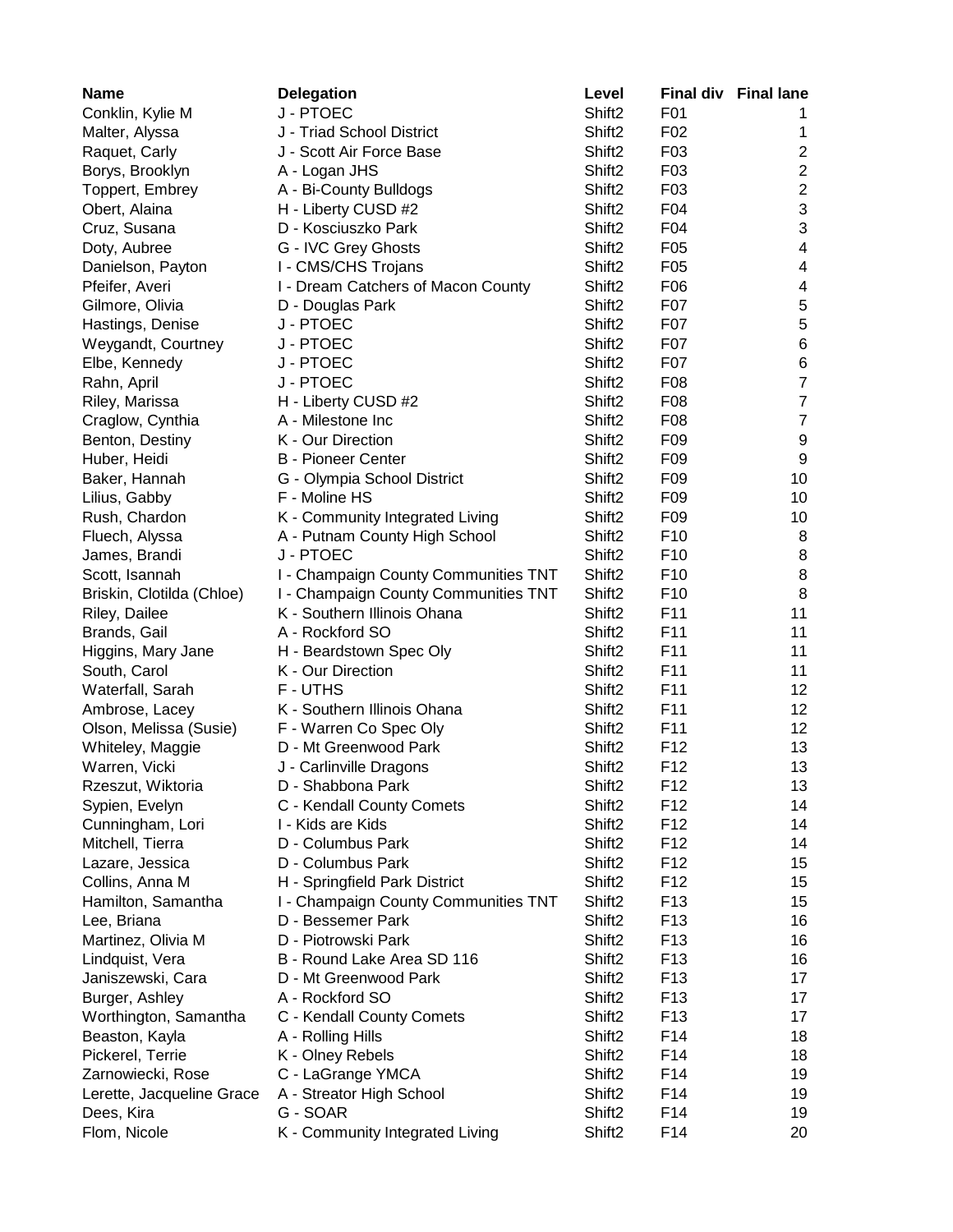| Brooks, Kayle              | C - St Charles East HS                   | Shift <sub>2</sub> | F14             | 20 |
|----------------------------|------------------------------------------|--------------------|-----------------|----|
| Rand, Regina               | A - Rockford SO                          | Shift <sub>2</sub> | F <sub>15</sub> | 21 |
| Varvel, Rhonda             | I - Eastern IL Spec Oly                  | Shift <sub>2</sub> | F <sub>15</sub> | 21 |
| Holden, Phyllis            | I - Lincoln Park Dist                    | Shift <sub>2</sub> | F <sub>15</sub> | 21 |
| Whitfield, Barbara         | G - Marc First                           | Shift <sub>2</sub> | F <sub>15</sub> | 22 |
| Ljubenko, Cynthia          | C - LaGrange YMCA                        | Shift <sub>2</sub> | F <sub>15</sub> | 22 |
| Scoggins, Marla Sue        | J - Alton Sch Dist                       | Shift <sub>2</sub> | F <sub>15</sub> | 22 |
| Marsh, Elaine              | I - Kids are Kids                        | Shift <sub>2</sub> | F <sub>15</sub> | 23 |
| Pues, Kimberly             | A - Gordon Jones Terrace                 | Shift <sub>2</sub> | F <sub>15</sub> | 23 |
| Krzeminski, Shawna         | F - Warren Co Spec Oly                   | Shift <sub>2</sub> | F <sub>16</sub> | 24 |
| Wills, Elexa               | G - SOAR                                 | Shift <sub>2</sub> | F <sub>16</sub> | 24 |
| Ferrer, Elizabeth          | <b>B</b> - Ten Pin Bowlers               | Shift <sub>2</sub> | F <sub>16</sub> | 24 |
| Sanderson, Samantha        | K - Saline County Superstars Young Adult | Shift <sub>2</sub> | F <sub>16</sub> | 25 |
| Smith, Ricci               | I - Shelby Co Comm Svc                   | Shift <sub>2</sub> | F <sub>16</sub> | 25 |
| Kieckhefer, Kathy          | A - Rockford SO                          | Shift <sub>2</sub> | F <sub>16</sub> | 25 |
| Kaiser, Jessica            | <b>B</b> - Ten Pin Bowlers               | Shift <sub>2</sub> | F <sub>16</sub> | 26 |
| Maynard, Aurora            | I - Eastern IL Spec Oly                  | Shift <sub>2</sub> | F16             | 26 |
| Cox, Karen                 | E - Orland Park Rec Dept                 | Shift <sub>2</sub> | F <sub>17</sub> | 27 |
| Bracken, Heather           | K - Community Integrated Living          | Shift <sub>2</sub> | F <sub>17</sub> | 27 |
| Greer, Katelyn             | A - NASR Belvidere                       | Shift <sub>2</sub> | F <sub>17</sub> | 28 |
| Bunt, Katie                | J - Region 2 Team                        | Shift <sub>2</sub> | F <sub>17</sub> | 28 |
| Dunne, Coleen E            | D - Shabbona Park                        | Shift <sub>2</sub> | F <sub>17</sub> | 29 |
| Chandler, Kristin L        | C - Kendall County Comets                | Shift <sub>2</sub> | F <sub>17</sub> | 29 |
| Stivers, Kimberly A        | I - C-C Gold Diggers                     | Shift <sub>2</sub> | F <sub>17</sub> | 29 |
| Mapes, Erica               | A - Beyond Twin City                     | Shift <sub>2</sub> | F18             | 31 |
| Sprague, Sarah             | G - SOAR                                 | Shift <sub>2</sub> | F <sub>18</sub> | 31 |
| Hood, Brianna              | I - Dream Catchers of Macon County       | Shift <sub>2</sub> | F <sub>18</sub> | 32 |
| Hunter, Georgia A          | C - WSSRA                                | Shift <sub>2</sub> | F <sub>18</sub> | 32 |
| Eliasek, Jami Lin          | <b>B-NWSRA</b>                           | Shift <sub>2</sub> | F <sub>18</sub> | 33 |
| Hogg, Cynthia              | B - Evanston Spec Rec                    | Shift <sub>2</sub> | F <sub>18</sub> | 33 |
| Masbruch, Tina             | A - NASR Belvidere                       | Shift <sub>2</sub> | F <sub>18</sub> | 34 |
| Yamate, Rachel A           | D - Shabbona Park                        | Shift <sub>2</sub> | F <sub>18</sub> | 34 |
| Cerny, Laura               | E - Orland Park Rec Dept                 | Shift <sub>2</sub> | F <sub>19</sub> | 35 |
| Collazo, Ivette (Sylvia)   | D - Marquette Park                       | Shift <sub>2</sub> | F <sub>19</sub> | 35 |
| Sharp, Deanna J            | D - Marquette Park                       | Shift <sub>2</sub> | F <sub>19</sub> | 35 |
| McKinney, Michelle Ann     | A - Rockford SO                          | Shift <sub>2</sub> | F <sub>19</sub> | 36 |
| Rowlen, Beverly            | K - Saline County Superstars Young Adult | Shift <sub>2</sub> | F19             | 36 |
| Mindeman, Leslie           | D - Mt Greenwood Park                    | Shift <sub>2</sub> | F <sub>19</sub> | 36 |
| Camarata, Sue              | I - Eastern IL Spec Oly                  | Shift <sub>2</sub> | F <sub>20</sub> | 37 |
| Arney, Allison             | C - Kendall County Comets                | Shift <sub>2</sub> | F <sub>20</sub> | 37 |
| Ritt, Cindy                | D - Shabbona Park                        | Shift <sub>2</sub> | F <sub>20</sub> | 37 |
| Hozian, Melissa            | <b>J - TCAAH</b>                         | Shift <sub>2</sub> | F <sub>20</sub> | 38 |
| Reed, Ashley               | D - Bessemer Park                        | Shift <sub>2</sub> | F <sub>20</sub> | 38 |
| Moon, April                | I - Shelby Co Comm Svc                   | Shift <sub>2</sub> | F <sub>21</sub> | 39 |
| McCollum, Kristi           | A - Friends Forever                      | Shift <sub>2</sub> | F <sub>21</sub> | 39 |
| Stewart, Debra             | A - Rockford SO                          | Shift <sub>2</sub> | F <sub>21</sub> | 39 |
| Lindgren, Grace            | C - Fox Valley SRA                       | Shift <sub>2</sub> | F <sub>21</sub> | 40 |
| Wright, Christen (Chrissy) | H - Auburn Area                          | Shift <sub>2</sub> | F <sub>21</sub> | 40 |
| Nykiel, Carrie             | D - Kosciuszko Park                      | Shift <sub>2</sub> | F <sub>22</sub> | 41 |
| Marta, Alicia Lupita       | H - Springfield Park District            | Shift <sub>2</sub> | F <sub>22</sub> | 41 |
| Pitts, Jennifer N          | K - Our Direction                        | Shift <sub>2</sub> | F <sub>22</sub> | 41 |
| Windsor, Virginia (Gina)   | G - IRVSRA                               | Shift <sub>2</sub> | F <sub>22</sub> | 42 |
| Peterson, Allison E        | <b>B</b> - Ten Pin Bowlers               | Shift <sub>2</sub> | F <sub>22</sub> | 42 |
| Walker, Emilee Ruth        | F - Independent-Walker                   | Shift <sub>2</sub> | F <sub>23</sub> | 45 |
| Buchanan, Valarie          | <b>B-NWSRA</b>                           | Shift <sub>2</sub> | F <sub>23</sub> | 45 |
|                            |                                          |                    |                 |    |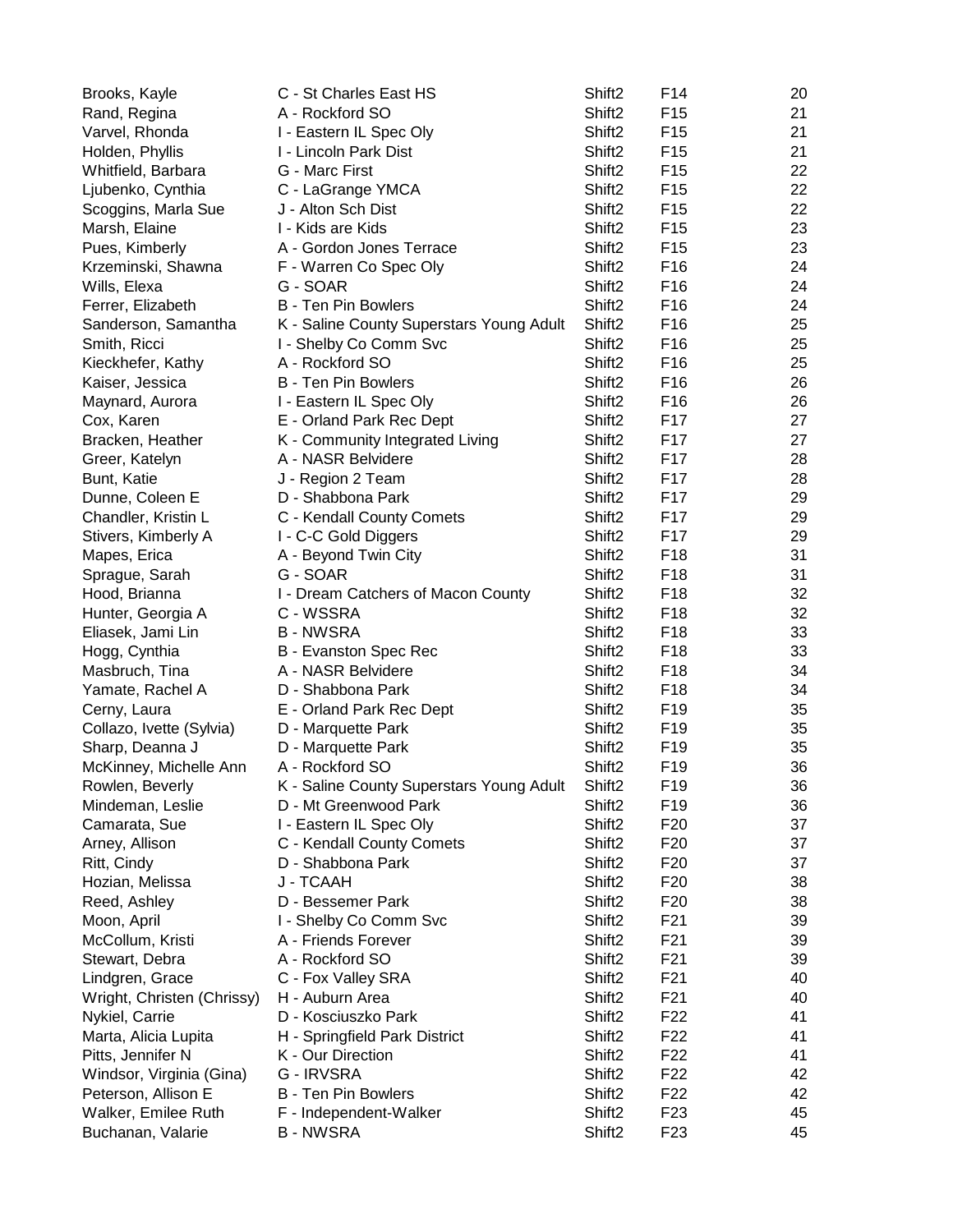| <b>Name</b>                                        | <b>Delegation</b>                                      | <b>Level</b>       | <b>Division</b> | Lane                      |
|----------------------------------------------------|--------------------------------------------------------|--------------------|-----------------|---------------------------|
| Hoy, Todd (Hunter)                                 | J - PTOEC                                              | Shift3             | M01             | 1                         |
| Stone, Jayce                                       | J - Loving Life                                        | Shift3             | M02             | 1                         |
| Castleman, Reed                                    | H - Auburn Area                                        | Shift <sub>3</sub> | M03             | 1                         |
| Vazquez, Jose Gerardo                              | D - Kosciuszko Park                                    | Shift <sub>3</sub> | M04             | 3                         |
| Batalla Jr, Alfonso                                | D - Kennicott Park                                     | Shift <sub>3</sub> | M04             | 3                         |
| Vazquez, Victor Manuel                             | D - Kosciuszko Park                                    | Shift <sub>3</sub> | M04             | $\ensuremath{\mathsf{3}}$ |
| Perez, Esai                                        | F - Moline HS                                          | Shift <sub>3</sub> | M04             | 4                         |
| Hand, Cullen                                       | C - St Charles East HS                                 | Shift <sub>3</sub> | M04             | 4                         |
| Montano, Denzel                                    | B - District 54                                        | Shift <sub>3</sub> | M05             | 5                         |
| Gomez, Gyel                                        | F - Moline HS                                          | Shift3             | M05             | 5                         |
| Rios, Marco                                        | C - WSSRA                                              | Shift <sub>3</sub> | M05             | 5                         |
| Nolan, Jacob                                       | F-UTHS                                                 | Shift <sub>3</sub> | M05             | $\,6$                     |
| Rhea, Joel                                         | J - Scott Air Force Base                               | Shift <sub>3</sub> | M05             | $\,6$                     |
| Swope, Mason                                       | J - Monroe Co Patriots                                 | Shift <sub>3</sub> | M06             | $\overline{7}$            |
| Druien, Ethan                                      | A - Byron Special Tigers                               | Shift3             | M06             | $\overline{7}$            |
| Mason, Cooper                                      | <b>B</b> - Ten Pin Bowlers                             | Shift <sub>3</sub> | M06             | $\overline{7}$            |
| Haney, Bryce                                       | J - Scott Air Force Base                               | Shift3             | M06             | $\overline{7}$            |
| Rickmon, Andrew                                    | E - Special Connections GC                             | Shift <sub>3</sub> | M07             | $\, 8$                    |
| Wilkerson, Wyatt                                   | I - Lincoln Park Dist                                  | Shift3             | M07             | $\, 8$                    |
| Miller, Blake                                      | A - Logan JHS                                          | Shift <sub>3</sub> | M07             | 8                         |
| Newberry, Samuel                                   | J - Loving Life                                        | Shift3             | M09             | $\boldsymbol{9}$          |
| Huff, Austin                                       | F - Rock Island HS                                     | Shift <sub>3</sub> | M10             | 9                         |
| Raggs, Emarion                                     | D - Columbus Park                                      | Shift <sub>3</sub> | M10             | 9                         |
| Bookman, Jake                                      | J - PTOEC                                              | Shift <sub>3</sub> | M11             | 10                        |
| Moran, Jerry                                       | I - C-U Special Recreation                             | Shift <sub>3</sub> | M11             | 10                        |
| Kish, Thomas M                                     | J - PTOEC                                              | Shift <sub>3</sub> | M12             | 11                        |
| McNamee, Vinson                                    | J - PTOEC                                              | Shift3             | M12             | 11                        |
| Camarata, Michael (Mike) J I - Eastern IL Spec Oly |                                                        | Shift <sub>3</sub> | M12             | 12                        |
| Haneberg, Hayden                                   | C - St Charles East HS                                 | Shift <sub>3</sub> | M12             | 12                        |
| Berberich, Isiah                                   | F - Moline HS                                          | Shift <sub>3</sub> | M13             | 13                        |
| Brown, Cebastian                                   | D - Bessemer Park                                      | Shift3             | M13             | 13                        |
| Downing, Todd                                      | J - PTOEC                                              | Shift3             | M13             | 13                        |
| Moseley, Andrew                                    | I - Champaign County Communities TNT                   | Shift3             | M13             | 14                        |
| Kampmann, Edward (Eddie) J - Carlinville Dragons   |                                                        | Shift3             | M13             | 14                        |
| Flanary, Kostadino (Kosta) D - Shabbona Park       |                                                        | Shift3             | M13             | 14                        |
|                                                    | Squellati-Knutson, Anthony B - Zion Benton Township HS | Shift3             | M14             | 15                        |
| McDugle, Ryan                                      | G - Marc First                                         | Shift <sub>3</sub> | M14             | 15                        |
| Campbell, Brandon                                  | K - Community Integrated Living                        | Shift <sub>3</sub> | M14             | 15                        |
| Taphorn, Mark Dennis                               | A - Milestone Inc                                      | Shift <sub>3</sub> | M14             | 16                        |
| McCline, Jarquise                                  | D - Columbus Park                                      | Shift <sub>3</sub> | M14             | 16                        |
| Lymas, Brandon                                     | D - Bessemer Park                                      | Shift <sub>3</sub> | M14             | 16                        |
| Clifton, Kiarrence                                 | D - Bessemer Park                                      | Shift3             | M15             | 17                        |
| Vazquez, Luis A                                    | D - Kosciuszko Park                                    | Shift <sub>3</sub> | M15             | 17                        |
| Troutwine, Bernard                                 | F - Warren Co Spec Oly                                 | Shift <sub>3</sub> | M15             | 17                        |
| Baer, Phillip                                      | H - Beardstown Spec Oly                                | Shift <sub>3</sub> | M15             | 17                        |
| Markiel, Connor                                    | E - A & R Family Agency                                | Shift <sub>3</sub> | M15             | 18                        |
| Eertmoed, Michael                                  | A - Milestone Inc                                      | Shift3             | M15             | 18                        |
| Olson, Dylan                                       | G - Olympia School District                            | Shift3             | M15             | 18                        |
| Priestley, Joseph                                  | I - Decatur Park Dist SRA                              | Shift3             | M16             | 19                        |
| Kocher, Gary J                                     | K - Olney Rebels                                       | Shift3             | M16             | 19                        |
| Derossett, Jordan Michael                          | J - PTOEC                                              | Shift <sub>3</sub> | M16             | 19                        |
| Hull, Timothy (Tim)                                | H - Pike Co Athletes                                   | Shift <sub>3</sub> | M16             | 20                        |
| Garcia, Marcello                                   | C - Kendall County Comets                              | Shift <sub>3</sub> | M16             | 20                        |
| Augsburg, Jonathon                                 | C - Kendall County Comets                              | Shift3             | M16             | 20                        |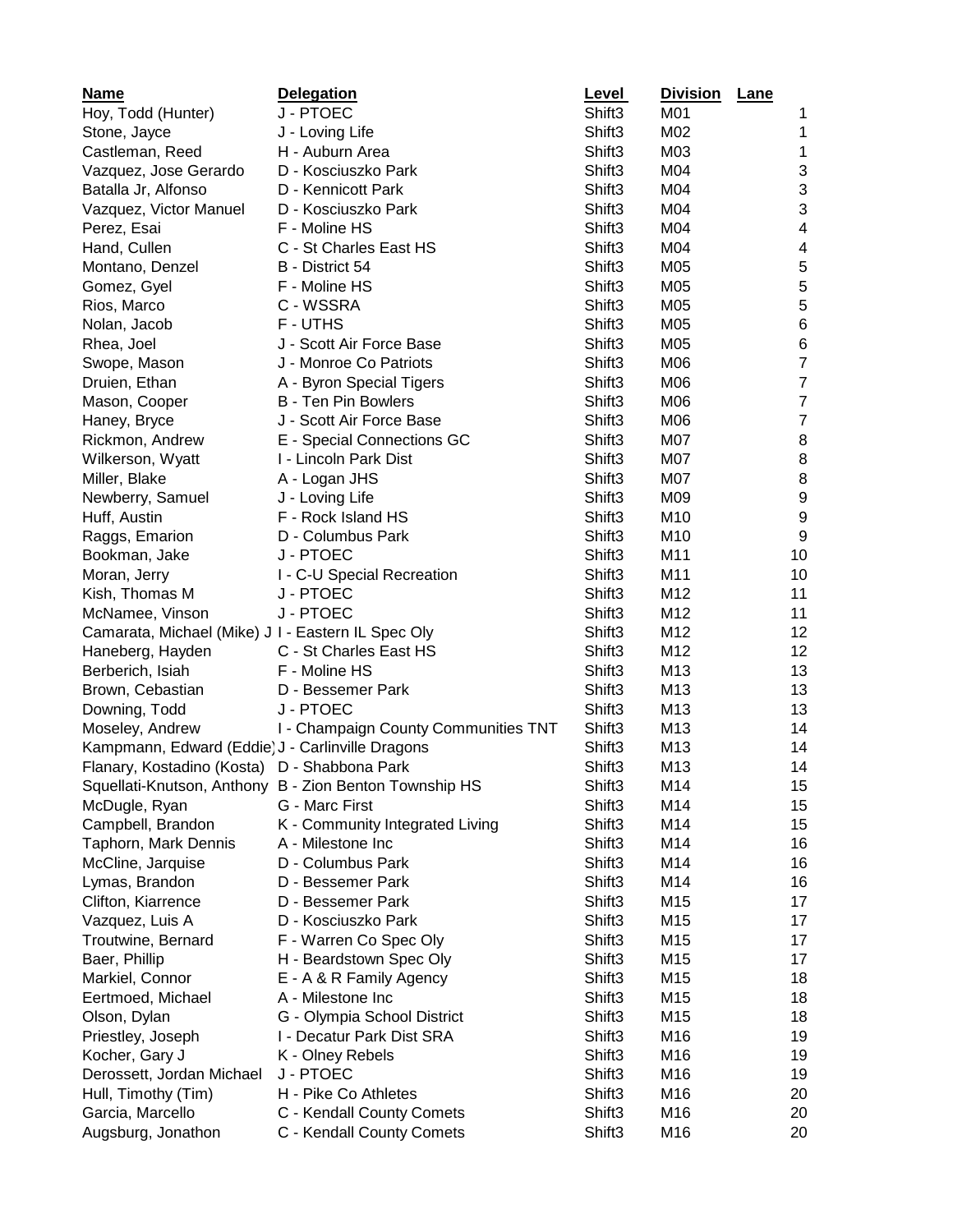| Coppel, Keith            | <b>B-NWSRA</b>                       | Shift3             | M17             | 21 |
|--------------------------|--------------------------------------|--------------------|-----------------|----|
| Aikin, Jeffrey           | B - Little City Foundation           | Shift3             | M17             | 21 |
| Taylor, Zachary          | G - IRVSRA                           | Shift3             | M17             | 21 |
| Reynolds, William        | F - McDonough County SRA             | Shift <sub>3</sub> | M17             | 21 |
| Arias, Jorge Eduardo     | <b>B</b> - Pioneer Center            | Shift <sub>3</sub> | M17             | 22 |
| Fisher, David            | D - Shabbona Park                    | Shift <sub>3</sub> | M17             | 22 |
| Keller, Ryan             | A - Byron Special Tigers             | Shift3             | M17             | 22 |
| Robles, Juan Carlos      | D - Kosciuszko Park                  | Shift3             | M17             | 22 |
| Freeman, Steve           | A - Rockford SO                      | Shift3             | M18             | 23 |
| Brown, Dale              | I - Kids are Kids                    | Shift <sub>3</sub> | M18             | 23 |
| Meyers, Charles          | A - Milestone Inc                    | Shift3             | M18             | 23 |
| Westbrook, Brent Michael | I - Dream Catchers of Macon County   | Shift3             | M18             | 23 |
| Wubker, Shawn            | H - Beardstown Spec Oly              | Shift3             | M18             | 24 |
| Mitchell, Javonte        | D - West Pullman Park                | Shift3             | M18             | 24 |
| Lockhart, TJ Troy        | J - Alton Sch Dist                   | Shift3             | M18             | 24 |
| Briggs, Sean             | I - Decatur Park Dist SRA            | Shift3             | M18             | 24 |
| Strubbe, Aaron C.        | H - Jacksonville Saints              | Shift3             | M19             | 25 |
| Frieden, Orin            | A - Mabley Dev Ctr                   | Shift3             | M19             | 25 |
| Flaherty, Liam           | C - Kendall County Comets            | Shift3             | M <sub>19</sub> | 25 |
| Volkert, Mark            | A - Milestone Inc                    | Shift3             | M19             | 25 |
| Deisher, Donald Jeffrey  | K - Community Integrated Living      | Shift3             | M19             | 26 |
| Chen, Michael            | G - Tazewood Warriors                | Shift <sub>3</sub> | M19             | 26 |
| Mies, Jonathan           | H - Springfield Park District        | Shift <sub>3</sub> | M19             | 26 |
| Westover, Matthew        | B - Evanston Spec Rec                | Shift <sub>3</sub> | M19             | 26 |
| Lenoir, Blake            | D - Bessemer Park                    | Shift3             | M20             | 27 |
| Hodges, Preston          | I - Champaign County Communities TNT | Shift3             | M20             | 27 |
| Budde, Christopher       | K - Community Integrated Living      | Shift3             | M20             | 27 |
| Pedraza, Hugo            | D - Piotrowski Park                  | Shift3             | M20             | 27 |
| Hopkins, Travell         | D - Columbus Park                    | Shift3             | M20             | 28 |
| Staples, Dustin          | K - Community Integrated Living      | Shift3             | M20             | 28 |
| Perkins, Trevor          | <b>B</b> - Ten Pin Bowlers           | Shift <sub>3</sub> | M20             | 28 |
| Winston, RoShawn         | D - Douglas Park                     | Shift3             | M20             | 28 |
| Campbell, David C        | G - IRVSRA                           | Shift <sub>3</sub> | M21             | 29 |
| Thorpe, Adrian           | F - McDonough County SRA             | Shift <sub>3</sub> | M21             | 29 |
| Montgomery, Steven       | A - Rockford SO                      | Shift3             | M21             | 29 |
| Olson, Scott             | F - Warren Co Spec Oly               | Shift3             | M21             | 29 |
| Scheibly, Nicholas       | I - Dream Catchers of Macon County   | Shift3             | M21             | 30 |
| Austiff, Earl            | J - Carlinville Dragons              | Shift3             | M21             | 30 |
| Castritsis, Michael A    | A - Opportunity House Inc            | Shift3             | M21             | 30 |
| Neill, Austin            | E - A & R Family Agency              | Shift <sub>3</sub> | M22             | 31 |
| Boblit, Shawn            | J - Carlinville Dragons              | Shift <sub>3</sub> | M22             | 31 |
| Moore, David G.          | D - Piotrowski Park                  | Shift3             | M22             | 31 |
| Gooding, Steven          | C - NEDSRA                           | Shift3             | M22             | 31 |
| Fitton, Kyle             | I - Eastern IL Spec Oly              | Shift <sub>3</sub> | M22             | 32 |
| Thomas, Rylan            | K - Olney Rebels                     | Shift3             | M22             | 32 |
| Cole, Andrew             | C - NEDSRA                           | Shift3             | M22             | 32 |
| Miner, Justin            | F-UTHS                               | Shift <sub>3</sub> | M22             | 32 |
| Sanchez, Jose Jaime      | D - Harrison Park                    | Shift <sub>3</sub> | M23             | 33 |
| Avila, Gianfranco        | D - Kosciuszko Park                  | Shift3             | M23             | 33 |
| Gremo, Daniel            | D - Shabbona Park                    | Shift3             | M23             | 33 |
| Hardin, Joel             | K - Olney Rebels                     | Shift3             | M23             | 33 |
| Byrd, Jaleel             | D - Douglas Park                     | Shift3             | M23             | 34 |
| Kauffman, Joseph (Joey)  | E - Special Connections GC           | Shift3             | M23             | 34 |
| Sergent, Bryan           | I - Kids are Kids                    | Shift3             | M23             | 34 |
| O'Brien, Joseph          | <b>B-NWSRA</b>                       | Shift3             | M24             | 35 |
|                          |                                      |                    |                 |    |